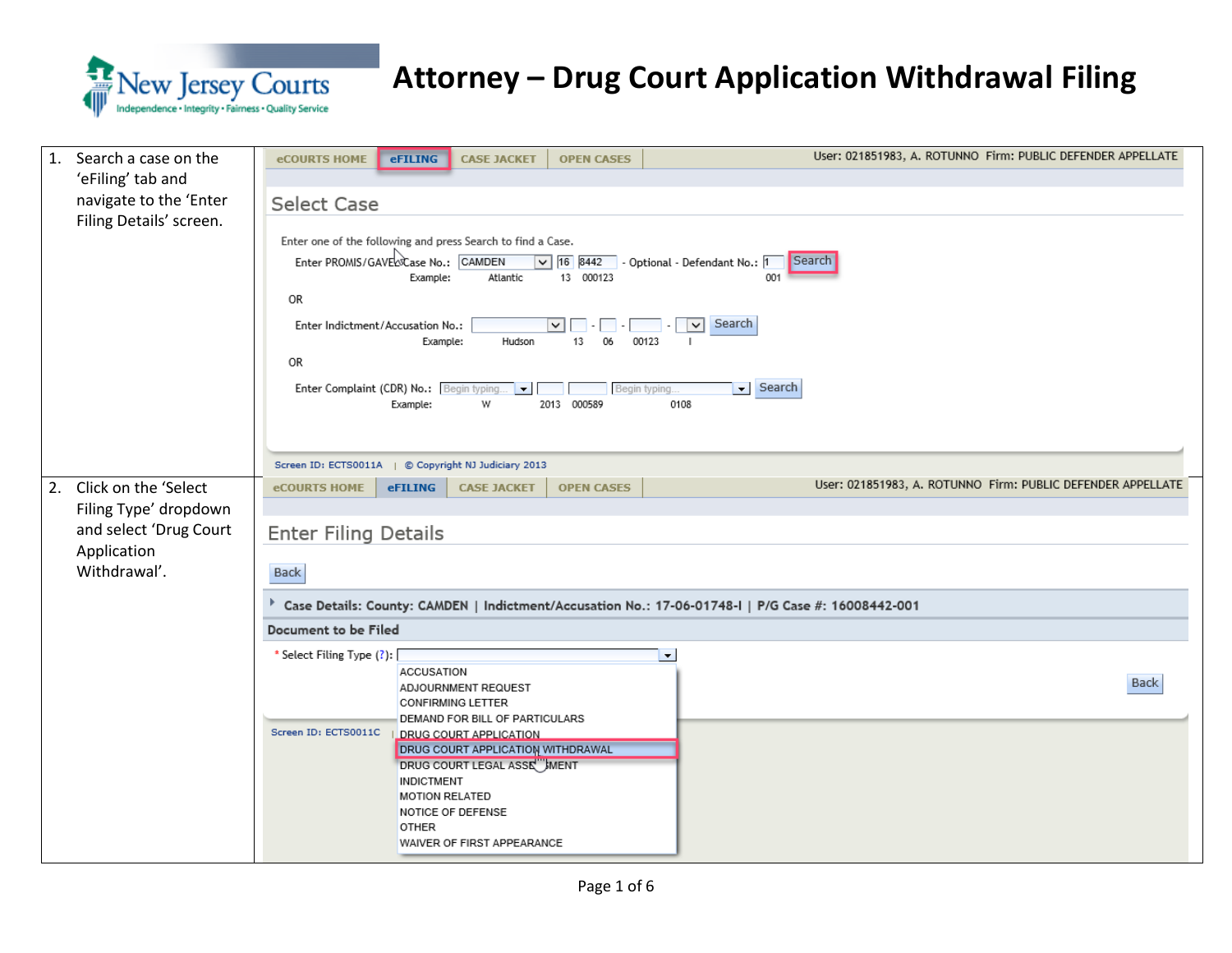

|    | 3. System displays                      |                                                    | <b>eCOURTS HOME</b>                                                                                | <b>eFILING</b>              | <b>CASE JACKET</b>                                           | <b>OPEN CASES</b>                                                                      |  |                                                                                                                                                                                        |                   |                           |  | User: 021851983, A. ROTUNNO Firm: PUBLIC DEFENDER APPELLATE |        |  |  |  |
|----|-----------------------------------------|----------------------------------------------------|----------------------------------------------------------------------------------------------------|-----------------------------|--------------------------------------------------------------|----------------------------------------------------------------------------------------|--|----------------------------------------------------------------------------------------------------------------------------------------------------------------------------------------|-------------------|---------------------------|--|-------------------------------------------------------------|--------|--|--|--|
|    | defendant's                             |                                                    |                                                                                                    |                             |                                                              |                                                                                        |  |                                                                                                                                                                                        |                   |                           |  |                                                             |        |  |  |  |
|    | additional cases                        |                                                    |                                                                                                    | <b>Enter Filing Details</b> |                                                              |                                                                                        |  |                                                                                                                                                                                        |                   |                           |  |                                                             |        |  |  |  |
| 4. | within the county.<br>Select additional | Back                                               |                                                                                                    |                             |                                                              |                                                                                        |  |                                                                                                                                                                                        |                   |                           |  |                                                             |        |  |  |  |
|    | active case(s) that                     |                                                    |                                                                                                    |                             |                                                              |                                                                                        |  |                                                                                                                                                                                        |                   |                           |  |                                                             |        |  |  |  |
|    | need to be                              |                                                    | displayed.                                                                                         |                             |                                                              |                                                                                        |  | of other cases exist for the defendant within the county, all active cases must be associated to the Drug Court filing. Select all applicable cases from the Additional Cases list, if |                   |                           |  |                                                             |        |  |  |  |
|    | associated to the                       |                                                    | Case Details: County: CAMDEN   Indictment/Accusation No.: 17-06-01748-1   P/G Case #: 16008442-001 |                             |                                                              |                                                                                        |  |                                                                                                                                                                                        |                   |                           |  |                                                             |        |  |  |  |
|    | Drug Court                              |                                                    | Document to be Filed                                                                               |                             |                                                              |                                                                                        |  |                                                                                                                                                                                        |                   |                           |  |                                                             |        |  |  |  |
|    | Application                             |                                                    | * Select Filing Type (?): DRUG COURT APPLICATION WITHDRAWAL<br>$\blacksquare$                      |                             |                                                              |                                                                                        |  |                                                                                                                                                                                        |                   |                           |  |                                                             |        |  |  |  |
|    | Withdrawal filing.                      |                                                    | Filing Role in Case                                                                                |                             |                                                              |                                                                                        |  |                                                                                                                                                                                        |                   |                           |  |                                                             |        |  |  |  |
| 5. | Click on the<br>'Continue' button.      |                                                    |                                                                                                    |                             |                                                              | * Please select your role in the filing: ( ) Prosecutor ( ) Defense Attorney ( ) Other |  |                                                                                                                                                                                        |                   |                           |  |                                                             |        |  |  |  |
|    |                                         |                                                    | List of Defendants in Case                                                                         |                             |                                                              |                                                                                        |  |                                                                                                                                                                                        |                   |                           |  | Type to filter                                              |        |  |  |  |
|    |                                         |                                                    |                                                                                                    |                             | Please select the Defendant that you are Filing For/Against. |                                                                                        |  |                                                                                                                                                                                        |                   |                           |  |                                                             |        |  |  |  |
|    |                                         |                                                    |                                                                                                    | Defendant $\vee$            |                                                              | <b>Event Defense Attorney</b>                                                          |  | <b>Next Scheduled Event</b>                                                                                                                                                            | <b>Event Date</b> | <b>Event Judge</b>        |  | <b>Attorney of Record</b>                                   |        |  |  |  |
|    |                                         | $\circledbullet$                                   | VELASQUEZ, PAT TEST C                                                                              |                             | AKA                                                          |                                                                                        |  |                                                                                                                                                                                        |                   |                           |  | CRISONINO, EDWARD J                                         |        |  |  |  |
|    |                                         |                                                    |                                                                                                    |                             |                                                              |                                                                                        |  |                                                                                                                                                                                        |                   |                           |  |                                                             |        |  |  |  |
|    |                                         |                                                    |                                                                                                    |                             |                                                              |                                                                                        |  | Other cases exist for the selected defendant. Select additional cases you would like to submit this filing for:                                                                        |                   |                           |  |                                                             |        |  |  |  |
|    |                                         | Select                                             |                                                                                                    |                             | Case Information $\doteqdot$                                 |                                                                                        |  | Next Scheduled Event                                                                                                                                                                   |                   | Next Scheduled Event Date |  | Attorney of Record                                          |        |  |  |  |
|    |                                         | $\overline{\mathbf{S}}$ is $\overline{\mathbf{S}}$ |                                                                                                    |                             | P/G Case #: 07006590-001 Ind./Acc. #: 07-11-03656-A          |                                                                                        |  |                                                                                                                                                                                        |                   |                           |  |                                                             |        |  |  |  |
|    |                                         |                                                    |                                                                                                    |                             | P/G Case #: 07003273-001 Ind./Acc. #: 07-09-03035-1          |                                                                                        |  |                                                                                                                                                                                        |                   |                           |  |                                                             |        |  |  |  |
|    |                                         |                                                    |                                                                                                    |                             |                                                              |                                                                                        |  |                                                                                                                                                                                        |                   |                           |  |                                                             |        |  |  |  |
|    |                                         |                                                    |                                                                                                    |                             |                                                              |                                                                                        |  |                                                                                                                                                                                        |                   |                           |  |                                                             |        |  |  |  |
|    |                                         |                                                    |                                                                                                    |                             |                                                              |                                                                                        |  |                                                                                                                                                                                        |                   |                           |  |                                                             |        |  |  |  |
|    |                                         |                                                    |                                                                                                    |                             |                                                              |                                                                                        |  |                                                                                                                                                                                        |                   |                           |  |                                                             |        |  |  |  |
|    |                                         |                                                    |                                                                                                    |                             |                                                              |                                                                                        |  |                                                                                                                                                                                        |                   |                           |  |                                                             |        |  |  |  |
|    |                                         |                                                    |                                                                                                    |                             |                                                              |                                                                                        |  |                                                                                                                                                                                        |                   |                           |  |                                                             | $\sim$ |  |  |  |
|    |                                         |                                                    |                                                                                                    |                             |                                                              |                                                                                        |  |                                                                                                                                                                                        |                   |                           |  |                                                             |        |  |  |  |
|    |                                         |                                                    |                                                                                                    |                             |                                                              |                                                                                        |  |                                                                                                                                                                                        |                   |                           |  | <b>Back</b><br>Continue                                     |        |  |  |  |
|    |                                         |                                                    |                                                                                                    |                             |                                                              |                                                                                        |  |                                                                                                                                                                                        |                   |                           |  |                                                             |        |  |  |  |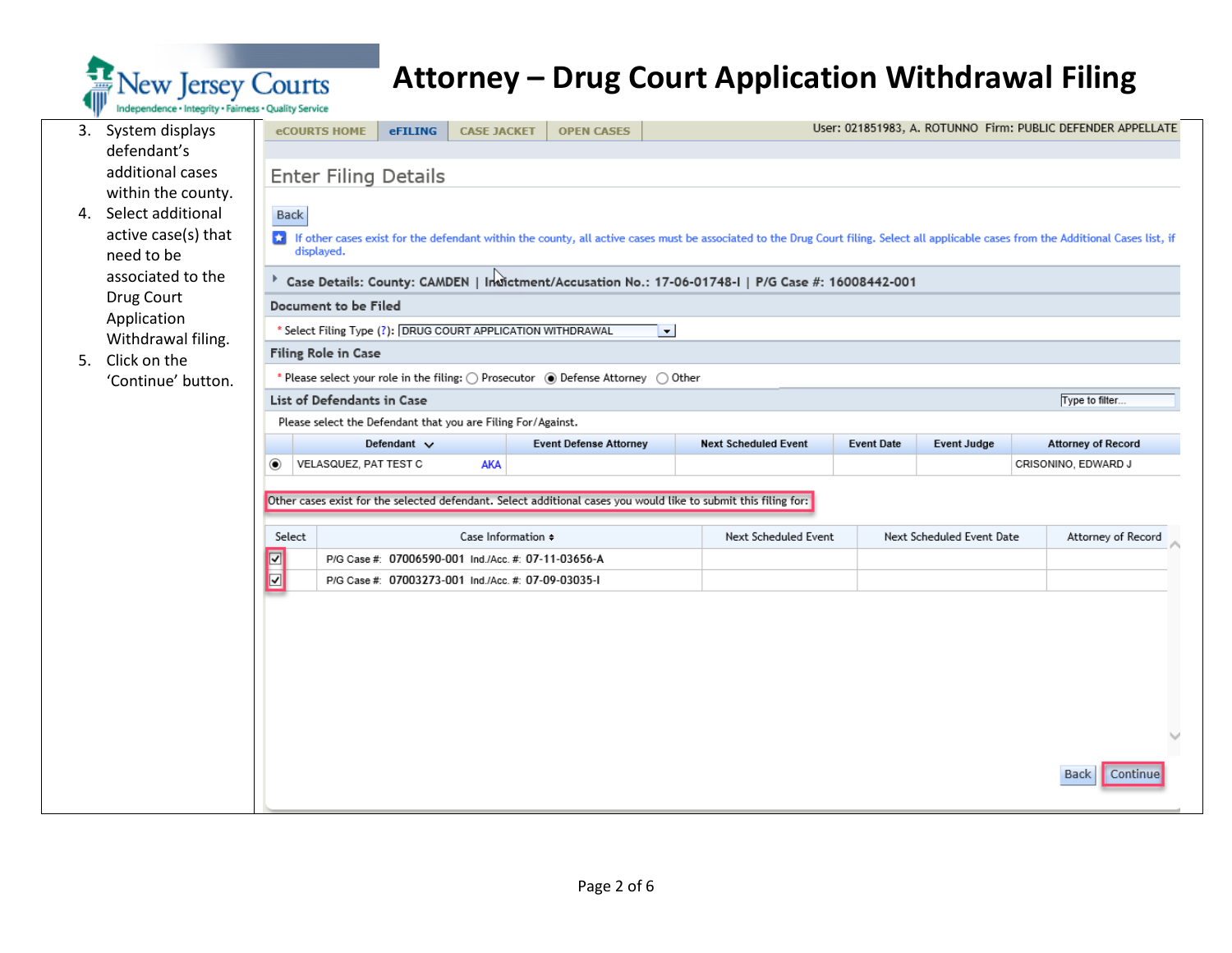

|  | 6. If a Drug Court                             | eCOURTS HOME                                                            | eFILING                                                                                                    | <b>CASE JACKET</b>             | <b>OPEN CASES</b>            |  |                                                                                                                                                                                        |  |                           | User: 021851983, A. ROTUNNO Firm: PUBLIC DEFENDER APPELLATE |  |  |  |
|--|------------------------------------------------|-------------------------------------------------------------------------|------------------------------------------------------------------------------------------------------------|--------------------------------|------------------------------|--|----------------------------------------------------------------------------------------------------------------------------------------------------------------------------------------|--|---------------------------|-------------------------------------------------------------|--|--|--|
|  | Application Withdrawal                         |                                                                         |                                                                                                            |                                |                              |  |                                                                                                                                                                                        |  |                           |                                                             |  |  |  |
|  | has already been filed                         |                                                                         | Enter Filing Details                                                                                       |                                |                              |  |                                                                                                                                                                                        |  |                           |                                                             |  |  |  |
|  | on the same date,                              |                                                                         |                                                                                                            |                                |                              |  |                                                                                                                                                                                        |  |                           |                                                             |  |  |  |
|  | system will display a                          | Back                                                                    |                                                                                                            |                                |                              |  |                                                                                                                                                                                        |  |                           |                                                             |  |  |  |
|  | validation. Filer can                          |                                                                         |                                                                                                            |                                |                              |  | of other cases exist for the defendant within the county, all active cases must be associated to the Drug Court filing. Select all applicable cases from the Additional Cases list, if |  |                           |                                                             |  |  |  |
|  | choose to continue with                        | displayed.                                                              |                                                                                                            |                                |                              |  |                                                                                                                                                                                        |  |                           |                                                             |  |  |  |
|  | the filing by clicking on<br>the 'Yes' button. | Case Details: County: CAMDEN   I<br>$\vert x \vert$<br><b>Attention</b> |                                                                                                            |                                |                              |  |                                                                                                                                                                                        |  |                           |                                                             |  |  |  |
|  |                                                | Document to be Filed                                                    |                                                                                                            |                                |                              |  |                                                                                                                                                                                        |  |                           |                                                             |  |  |  |
|  |                                                |                                                                         | * Select Filing Type (?): DRUG COURT APF                                                                   |                                |                              |  |                                                                                                                                                                                        |  |                           |                                                             |  |  |  |
|  |                                                | Filing Role in Case                                                     |                                                                                                            |                                | on the below Case Number(s). |  |                                                                                                                                                                                        |  |                           |                                                             |  |  |  |
|  |                                                |                                                                         | Case Number<br>* Please select your role in the filing: O Pr                                               |                                |                              |  |                                                                                                                                                                                        |  |                           |                                                             |  |  |  |
|  |                                                |                                                                         | List of Defendants in Case                                                                                 |                                | CAM-16-008442                |  |                                                                                                                                                                                        |  |                           | Type to filter.                                             |  |  |  |
|  |                                                |                                                                         | Please select the Defendant that you are F                                                                 | CAM-07-006590<br>CAM-07-003273 |                              |  |                                                                                                                                                                                        |  |                           |                                                             |  |  |  |
|  |                                                |                                                                         | Defendant $\vee$                                                                                           |                                |                              |  |                                                                                                                                                                                        |  | Judge                     | Attorney of Record                                          |  |  |  |
|  |                                                | $^{\circ}$                                                              | Do you want to continue with this filing?<br>VELASQUEZ, PAT TEST C                                         |                                |                              |  |                                                                                                                                                                                        |  |                           | CRISONINO, EDWARD J                                         |  |  |  |
|  |                                                |                                                                         | Yes<br><b>No</b>                                                                                           |                                |                              |  |                                                                                                                                                                                        |  |                           |                                                             |  |  |  |
|  |                                                |                                                                         | Other cases exist for the selected defendant                                                               |                                |                              |  |                                                                                                                                                                                        |  |                           |                                                             |  |  |  |
|  |                                                |                                                                         |                                                                                                            | Case Information $\doteqdot$   |                              |  | Next Scheduled Event                                                                                                                                                                   |  |                           | Attorney of Record                                          |  |  |  |
|  |                                                | Select                                                                  |                                                                                                            |                                |                              |  |                                                                                                                                                                                        |  | Next Scheduled Event Date |                                                             |  |  |  |
|  |                                                | $\prec$<br>$\prec$                                                      | P/G Case #: 07006590-001 Ind./Acc. #: 07-11-03656-A<br>P/G Case #: 07003273-001 Ind./Acc. #: 07-09-03035-1 |                                |                              |  |                                                                                                                                                                                        |  |                           |                                                             |  |  |  |
|  |                                                |                                                                         |                                                                                                            |                                |                              |  |                                                                                                                                                                                        |  |                           |                                                             |  |  |  |
|  |                                                |                                                                         |                                                                                                            |                                |                              |  |                                                                                                                                                                                        |  |                           |                                                             |  |  |  |
|  |                                                |                                                                         |                                                                                                            |                                |                              |  |                                                                                                                                                                                        |  |                           |                                                             |  |  |  |
|  |                                                |                                                                         |                                                                                                            |                                |                              |  |                                                                                                                                                                                        |  |                           |                                                             |  |  |  |
|  |                                                |                                                                         |                                                                                                            |                                |                              |  |                                                                                                                                                                                        |  |                           |                                                             |  |  |  |
|  |                                                |                                                                         |                                                                                                            |                                |                              |  |                                                                                                                                                                                        |  |                           |                                                             |  |  |  |
|  |                                                |                                                                         |                                                                                                            |                                |                              |  |                                                                                                                                                                                        |  |                           |                                                             |  |  |  |
|  |                                                |                                                                         |                                                                                                            |                                |                              |  |                                                                                                                                                                                        |  |                           |                                                             |  |  |  |
|  |                                                |                                                                         |                                                                                                            |                                |                              |  |                                                                                                                                                                                        |  |                           | Continue<br>Back                                            |  |  |  |
|  |                                                |                                                                         |                                                                                                            |                                |                              |  |                                                                                                                                                                                        |  |                           |                                                             |  |  |  |
|  |                                                |                                                                         |                                                                                                            |                                |                              |  |                                                                                                                                                                                        |  |                           |                                                             |  |  |  |
|  |                                                |                                                                         | Screen ID: ECTS0011C   © Copyright NJ Judiciary 2013                                                       |                                |                              |  |                                                                                                                                                                                        |  |                           |                                                             |  |  |  |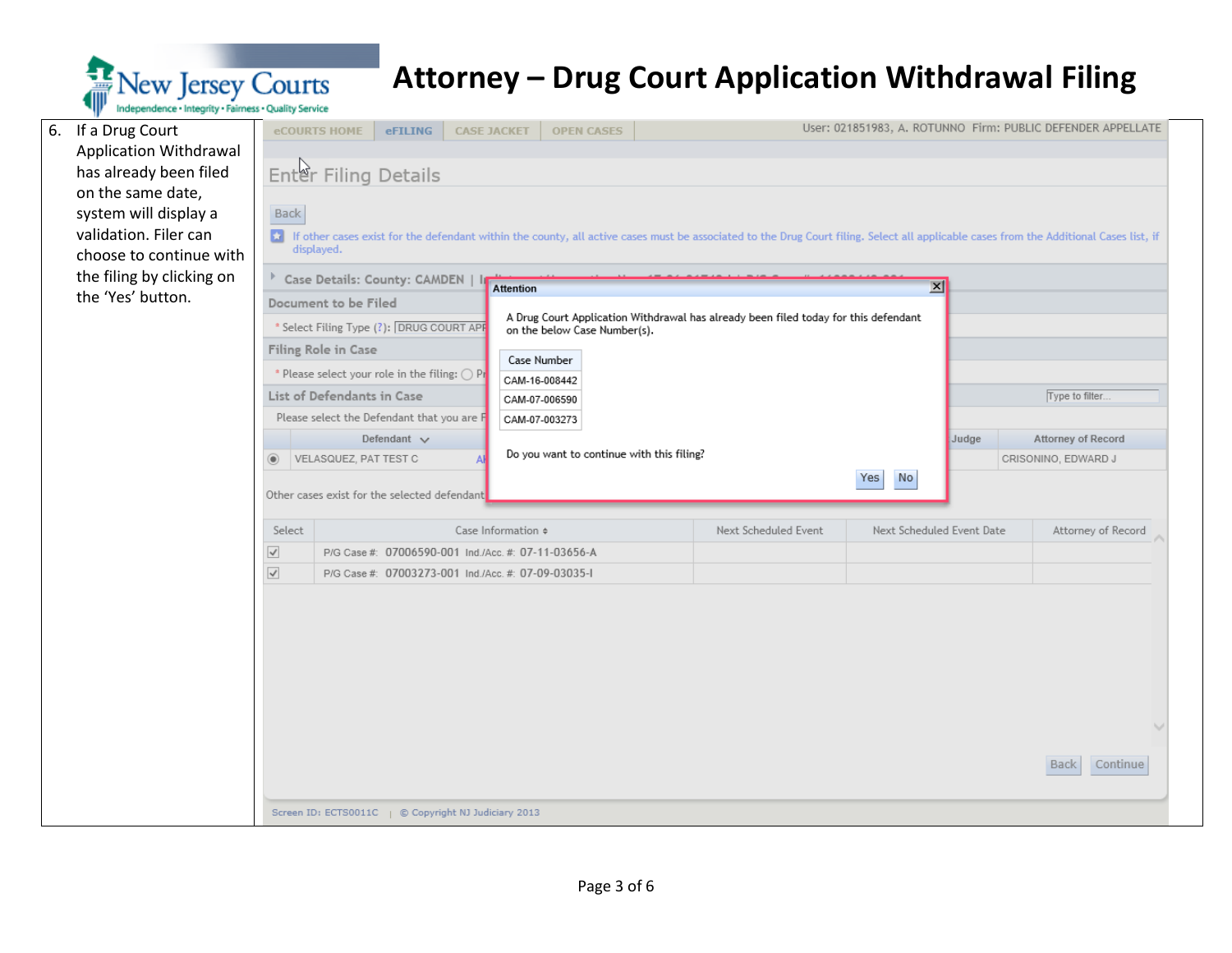

| 7. | System navigates to the                      | <b>eCOURTS HOME</b>                                                                                                                                     | eFILING                                                                                                                                           | <b>CASE JACKET</b> | <b>OPEN CASES</b>           |                                                                                                             | User: 021851983, A. ROTUNNO Firm: PUBLIC DEFENDER APPELLATE |  |  |  |  |
|----|----------------------------------------------|---------------------------------------------------------------------------------------------------------------------------------------------------------|---------------------------------------------------------------------------------------------------------------------------------------------------|--------------------|-----------------------------|-------------------------------------------------------------------------------------------------------------|-------------------------------------------------------------|--|--|--|--|
|    | 'Upload Documents &                          |                                                                                                                                                         |                                                                                                                                                   |                    |                             |                                                                                                             |                                                             |  |  |  |  |
|    | Enter Filing Details'                        | Upload Documents & Enter Filing Details                                                                                                                 |                                                                                                                                                   |                    |                             |                                                                                                             |                                                             |  |  |  |  |
|    | screen.                                      |                                                                                                                                                         |                                                                                                                                                   |                    |                             |                                                                                                             |                                                             |  |  |  |  |
| 8. | Select the certification                     | Back                                                                                                                                                    |                                                                                                                                                   |                    |                             |                                                                                                             |                                                             |  |  |  |  |
|    | checkbox to enable the<br>'Generate' button. | Case Details: County: CAMDEN   Indictment/Accusation No.: 17-06-01748-I   P/G Case #: 16008442-001                                                      |                                                                                                                                                   |                    |                             |                                                                                                             |                                                             |  |  |  |  |
| 9. | Click on the                                 |                                                                                                                                                         |                                                                                                                                                   |                    |                             | Case Caption: STATE OF NEW JERSEY VS PAT TEST VELASQUEZ, ET AL Case Initiation Date: 12/12/2016 Prosecutor: |                                                             |  |  |  |  |
|    | 'Generate' button to                         | Document to be Filed                                                                                                                                    |                                                                                                                                                   |                    |                             |                                                                                                             |                                                             |  |  |  |  |
|    | automatically                                | Selected Filing Type: DRUG COURT APPLICATION WITHDRAWAL                                                                                                 |                                                                                                                                                   |                    |                             |                                                                                                             |                                                             |  |  |  |  |
|    |                                              | <b>Filing Role in Case</b>                                                                                                                              |                                                                                                                                                   |                    |                             |                                                                                                             |                                                             |  |  |  |  |
|    | generate and upload                          | Selected Filing Role in the Case: DEFENSE ATTY/DFNT                                                                                                     |                                                                                                                                                   |                    |                             |                                                                                                             |                                                             |  |  |  |  |
|    | the Drug Court<br>Application                | <b>Upload Required Documents</b>                                                                                                                        |                                                                                                                                                   |                    |                             |                                                                                                             |                                                             |  |  |  |  |
|    | Withdrawal PDF form.                         |                                                                                                                                                         | All documents are considered to be available to the public unless otherwise provided by Rule 1:38 et. seq. Click here for additional information. |                    |                             |                                                                                                             |                                                             |  |  |  |  |
|    |                                              | To upload documents please accept the following:                                                                                                        |                                                                                                                                                   |                    |                             |                                                                                                             |                                                             |  |  |  |  |
|    |                                              | √ certify that I have redacted all confidential personal identifiers from all documents included in this electronic submission pursuant to Rule 1:38-7. |                                                                                                                                                   |                    |                             |                                                                                                             |                                                             |  |  |  |  |
|    |                                              | Please Note: Each required document must be submitted as individual attachments.                                                                        |                                                                                                                                                   |                    |                             |                                                                                                             |                                                             |  |  |  |  |
|    |                                              |                                                                                                                                                         | <b>Document Type</b>                                                                                                                              |                    | <b>Access Restriction</b>   | <b>File Name</b>                                                                                            |                                                             |  |  |  |  |
|    |                                              |                                                                                                                                                         |                                                                                                                                                   |                    | $(?)$ :                     |                                                                                                             | <b>Document Description</b>                                 |  |  |  |  |
|    |                                              | * DRUG COURT APPLICATION<br>WITHDRAWAL                                                                                                                  |                                                                                                                                                   |                    | <b>RESTRICTED</b><br>$\sim$ | Generate                                                                                                    |                                                             |  |  |  |  |
|    |                                              |                                                                                                                                                         |                                                                                                                                                   |                    |                             |                                                                                                             | <b>Back</b>                                                 |  |  |  |  |
|    |                                              |                                                                                                                                                         |                                                                                                                                                   |                    |                             |                                                                                                             |                                                             |  |  |  |  |
|    |                                              |                                                                                                                                                         |                                                                                                                                                   |                    |                             |                                                                                                             |                                                             |  |  |  |  |
|    |                                              | Screen ID: ECTS0021   © Copyright NJ Judiciary 2013                                                                                                     |                                                                                                                                                   |                    |                             |                                                                                                             |                                                             |  |  |  |  |
|    |                                              |                                                                                                                                                         |                                                                                                                                                   |                    |                             |                                                                                                             |                                                             |  |  |  |  |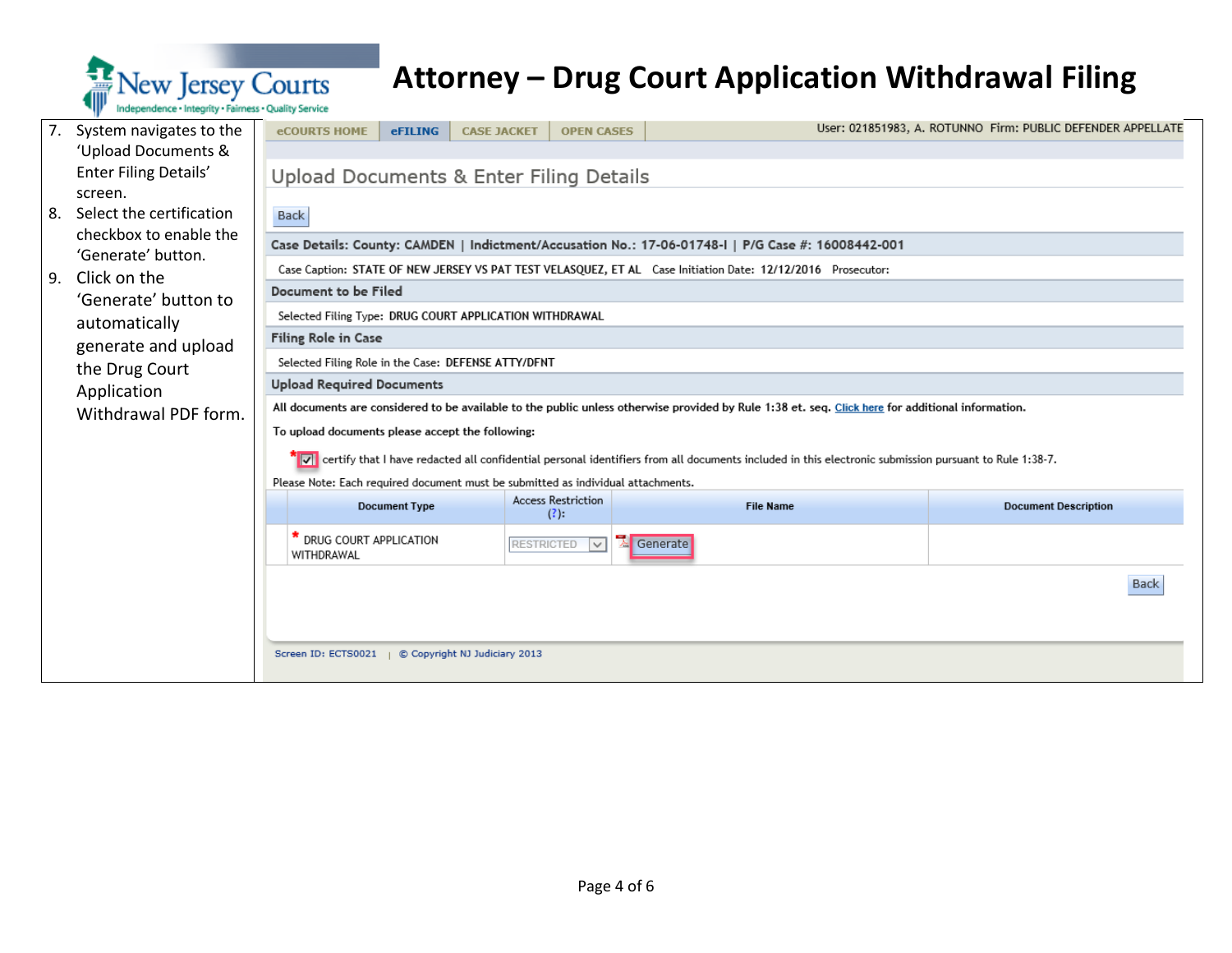

| 10. System generates and   | <b>eCOURTS HOME</b>                                                                                        | <b>eFILING</b>                                                                                     | <b>CASE JACKET</b> | <b>OPEN CASES</b>     |                                                                                                                                                           |  | User: 021851983, A. ROTUNNO Firm: PUBLIC DEFENDER APPELLATE |  |  |  |  |  |  |  |
|----------------------------|------------------------------------------------------------------------------------------------------------|----------------------------------------------------------------------------------------------------|--------------------|-----------------------|-----------------------------------------------------------------------------------------------------------------------------------------------------------|--|-------------------------------------------------------------|--|--|--|--|--|--|--|
| uploads the Drug           |                                                                                                            |                                                                                                    |                    |                       |                                                                                                                                                           |  |                                                             |  |  |  |  |  |  |  |
| <b>Court Application</b>   |                                                                                                            | Upload Documents & Enter Filing Details                                                            |                    |                       |                                                                                                                                                           |  |                                                             |  |  |  |  |  |  |  |
| Withdrawal PDF.            |                                                                                                            |                                                                                                    |                    |                       |                                                                                                                                                           |  |                                                             |  |  |  |  |  |  |  |
| 11. Click on the file name | Back                                                                                                       |                                                                                                    |                    |                       |                                                                                                                                                           |  |                                                             |  |  |  |  |  |  |  |
| to view the generated      | Document has been uploaded successfully.                                                                   |                                                                                                    |                    |                       |                                                                                                                                                           |  |                                                             |  |  |  |  |  |  |  |
| pdf.                       |                                                                                                            | Case Details: County: CAMDEN   Indictment/Accusation No.: 17-06-01748-I   P/G Case #: 16008442-001 |                    |                       |                                                                                                                                                           |  |                                                             |  |  |  |  |  |  |  |
| 12. The document           | Case Caption: STATE OF NEW JERSEY VS PATLEST VELASQUEZ, ET AL Case Initiation Date: 12/12/2016 Prosecutor: |                                                                                                    |                    |                       |                                                                                                                                                           |  |                                                             |  |  |  |  |  |  |  |
| security is                |                                                                                                            | Document to be Filed                                                                               |                    |                       |                                                                                                                                                           |  |                                                             |  |  |  |  |  |  |  |
| automatically set to       |                                                                                                            | Selected Filing Type: DRUG COURT APPLICATION WITHDRAWAL                                            |                    |                       |                                                                                                                                                           |  |                                                             |  |  |  |  |  |  |  |
| 'Restricted' allowing      | Filing Role in Case                                                                                        |                                                                                                    |                    |                       |                                                                                                                                                           |  |                                                             |  |  |  |  |  |  |  |
| only case prosecutor,      | Selected Filing Role in the Case: DEFENSE ATTY/DFNT                                                        |                                                                                                    |                    |                       |                                                                                                                                                           |  |                                                             |  |  |  |  |  |  |  |
| defendant's attorney       | <b>Upload Required Documents</b>                                                                           |                                                                                                    |                    |                       |                                                                                                                                                           |  |                                                             |  |  |  |  |  |  |  |
| and the court to view      |                                                                                                            |                                                                                                    |                    |                       | All documents are considered to be available to the public unless otherwise provided by Rule 1:38 et. seq. Click here for additional information.         |  |                                                             |  |  |  |  |  |  |  |
| the document.              | To upload documents please accept the following:                                                           |                                                                                                    |                    |                       |                                                                                                                                                           |  |                                                             |  |  |  |  |  |  |  |
| 13. System displays a      |                                                                                                            |                                                                                                    |                    |                       | [√] certify that I have redacted all confidential personal identifiers from all documents included in this electronic submission pursuant to Rule 1:38-7. |  |                                                             |  |  |  |  |  |  |  |
| trash icon allowing        | Please Note: Each required document must be submitted as individual attachments.                           |                                                                                                    |                    |                       |                                                                                                                                                           |  |                                                             |  |  |  |  |  |  |  |
| user to delete the         |                                                                                                            | <b>Document Type</b>                                                                               |                    | Access<br>Restriction | <b>File Name</b>                                                                                                                                          |  | <b>Document Description</b>                                 |  |  |  |  |  |  |  |
| generated PDF, if          |                                                                                                            |                                                                                                    |                    | (?)                   |                                                                                                                                                           |  |                                                             |  |  |  |  |  |  |  |
| required.                  | īūī<br><b>WITHDRAWAL</b>                                                                                   | DRUG COURT APPLICATION                                                                             |                    | <b>RESTRICTED</b>     | DrugCourtApplicationWithdrawal                                                                                                                            |  | DRUG COURT APPLICATION WITHDRAWAL                           |  |  |  |  |  |  |  |
| 14. Click on the           |                                                                                                            |                                                                                                    |                    |                       |                                                                                                                                                           |  |                                                             |  |  |  |  |  |  |  |
| 'Continue' button.         |                                                                                                            |                                                                                                    |                    |                       |                                                                                                                                                           |  | Continue<br><b>Back</b>                                     |  |  |  |  |  |  |  |
|                            |                                                                                                            |                                                                                                    |                    |                       |                                                                                                                                                           |  |                                                             |  |  |  |  |  |  |  |
|                            |                                                                                                            |                                                                                                    |                    |                       |                                                                                                                                                           |  |                                                             |  |  |  |  |  |  |  |
|                            | Screen ID: ECTS0021   © Copyright NJ Judiciary 2013                                                        |                                                                                                    |                    |                       |                                                                                                                                                           |  |                                                             |  |  |  |  |  |  |  |